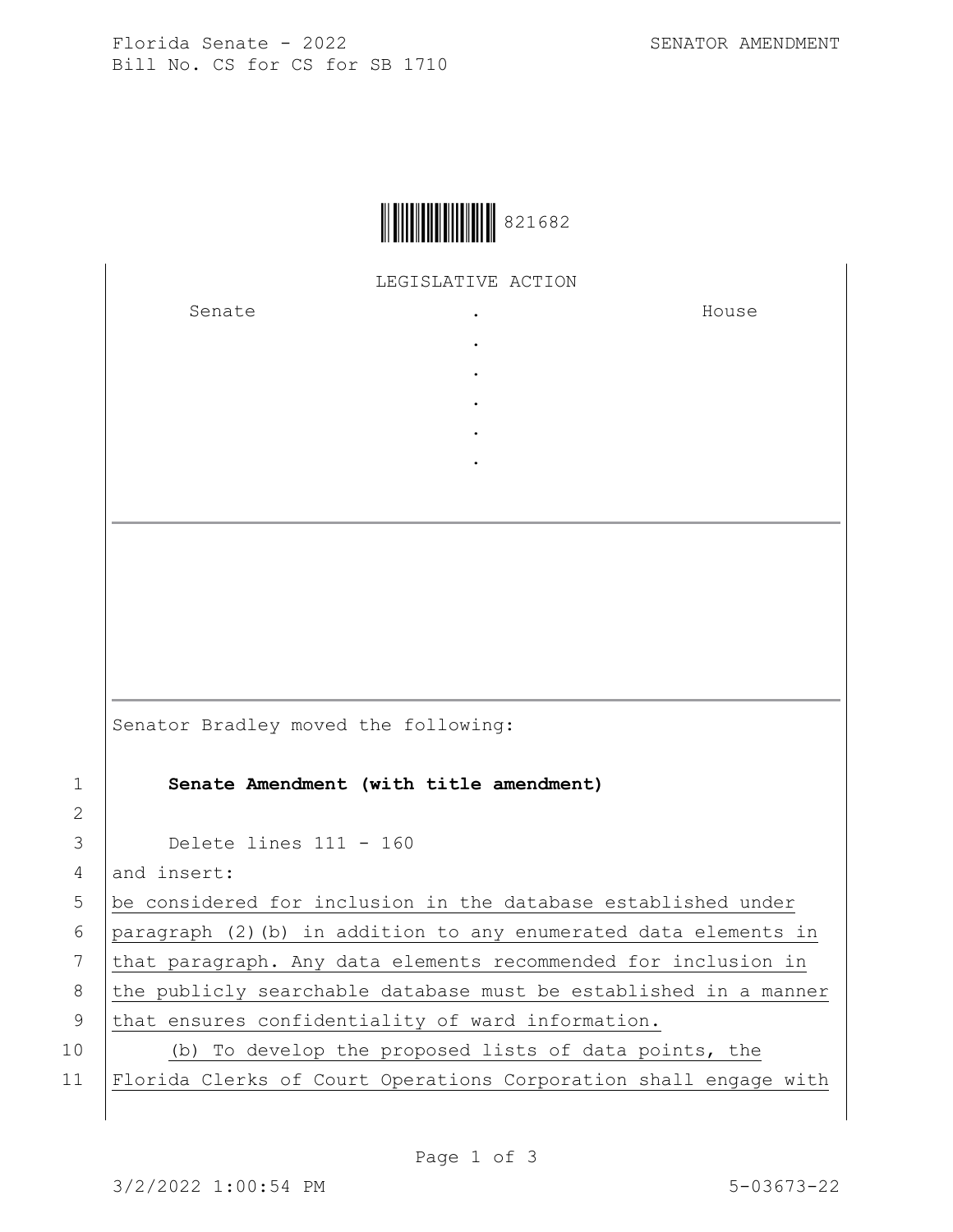Florida Senate - 2022 SENATOR AMENDMENT Bill No. CS for CS for SB 1710



12 stakeholders, including, but not limited to, judicial officers 13 and magistrates who handle quardianship and probate matters; the 14 Florida State Guardianship Association; the Elder Law Section of 15 The Florida Bar; the Real Property, Probate, and Trust Law 16 Section of The Florida Bar; and the Department of Elderly 17 | Affairs, to obtain feedback for use in the development of 18 specific data elements for any databases established in 19 accordance with this section. The Florida Clerks of Court 20 Operations Corporation must collaborate with the Office of the 21 State Courts Administrator and the clerks of court through the 22 Florida Courts Technology Commission to implement the data 23 elements and databases to achieve interoperability. 24  $(6)$  (a) Beginning July 1, 2024, and annually thereafter 25 through July 1, 2027, the Florida Clerks of Court Operations 26 Corporation shall compile data maintained in the databases 27 established under paragraphs  $(1)$  (a) and  $(2)$  (b) which has been 28 collected from the clerks of court and the Department of Elderly 29 Affairs and submit such data to the Office of Program Policy 30 Analysis and Government Accountability (OPPAGA). 31 (b) OPPAGA shall analyze the consolidated data compiled in  $32$  accordance with paragraph (a) to evaluate trends in the use of 33 guardianships in this state and conduct a comparative analysis  $34$  of guardianship laws in other states. In conducting the 35 analysis, OPPAGA shall consult with the Office of State Courts 36 Administrator, the Clerks of Court Operations Corporation, the 37 clerks of the court, and the Department of Elderly Affairs. 38 OPPAGA shall submit a report containing findings and  $39$  recommendations to the Governor, the President of the Senate, 40 and the Speaker of the House of Representatives by October 15,

Page 2 of 3